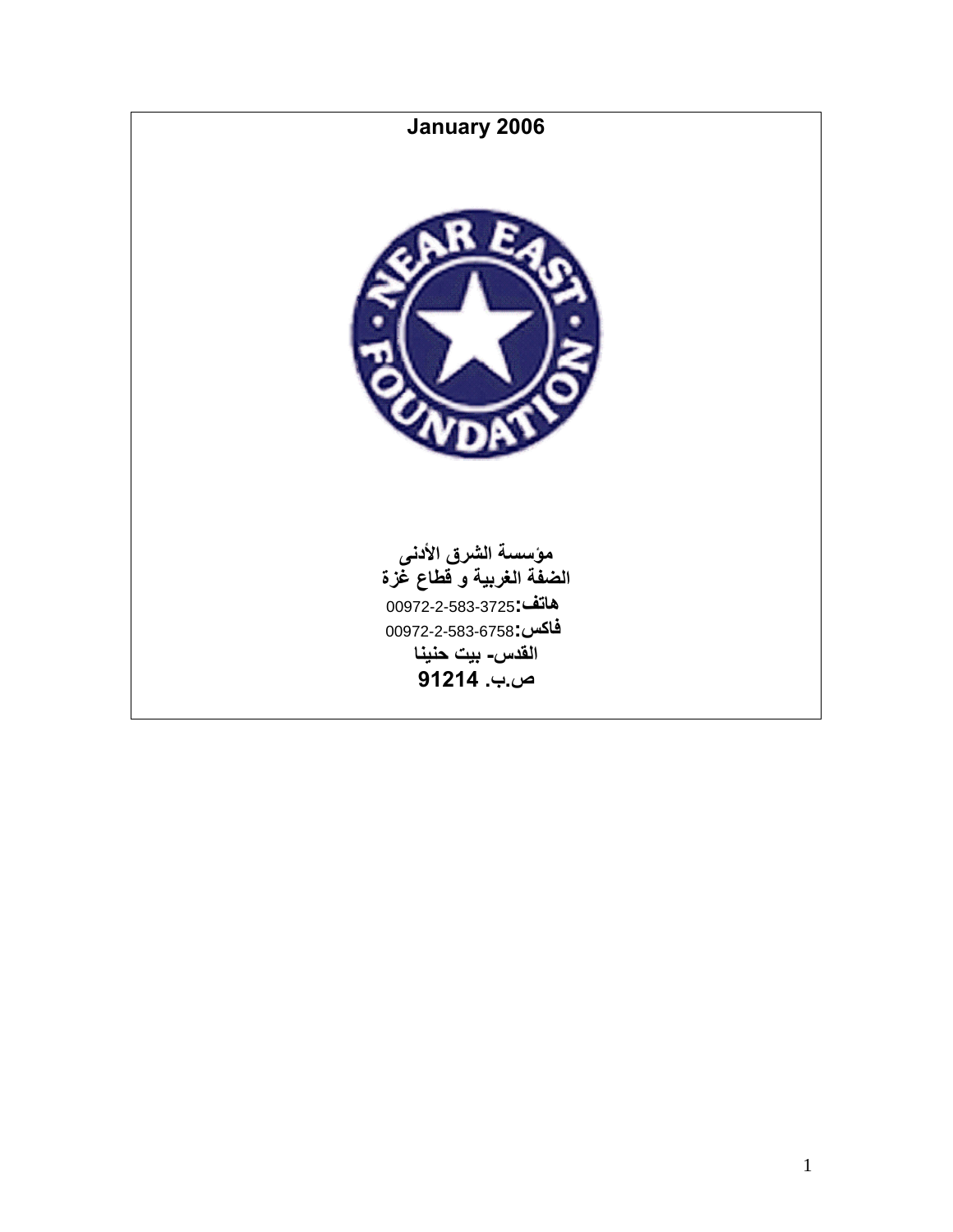Developing the olive oil industry to support the Palestinian Farmer

Report on First Season's Activities

A Project of the Near East Foundation In Partnership with Human Concern International (HCI) World Assembly of Moslem Youth (WAMY)

> Prepared by Ibrahim Husseini The Near East Foundation Jerusalem- Palestine

> > January 2006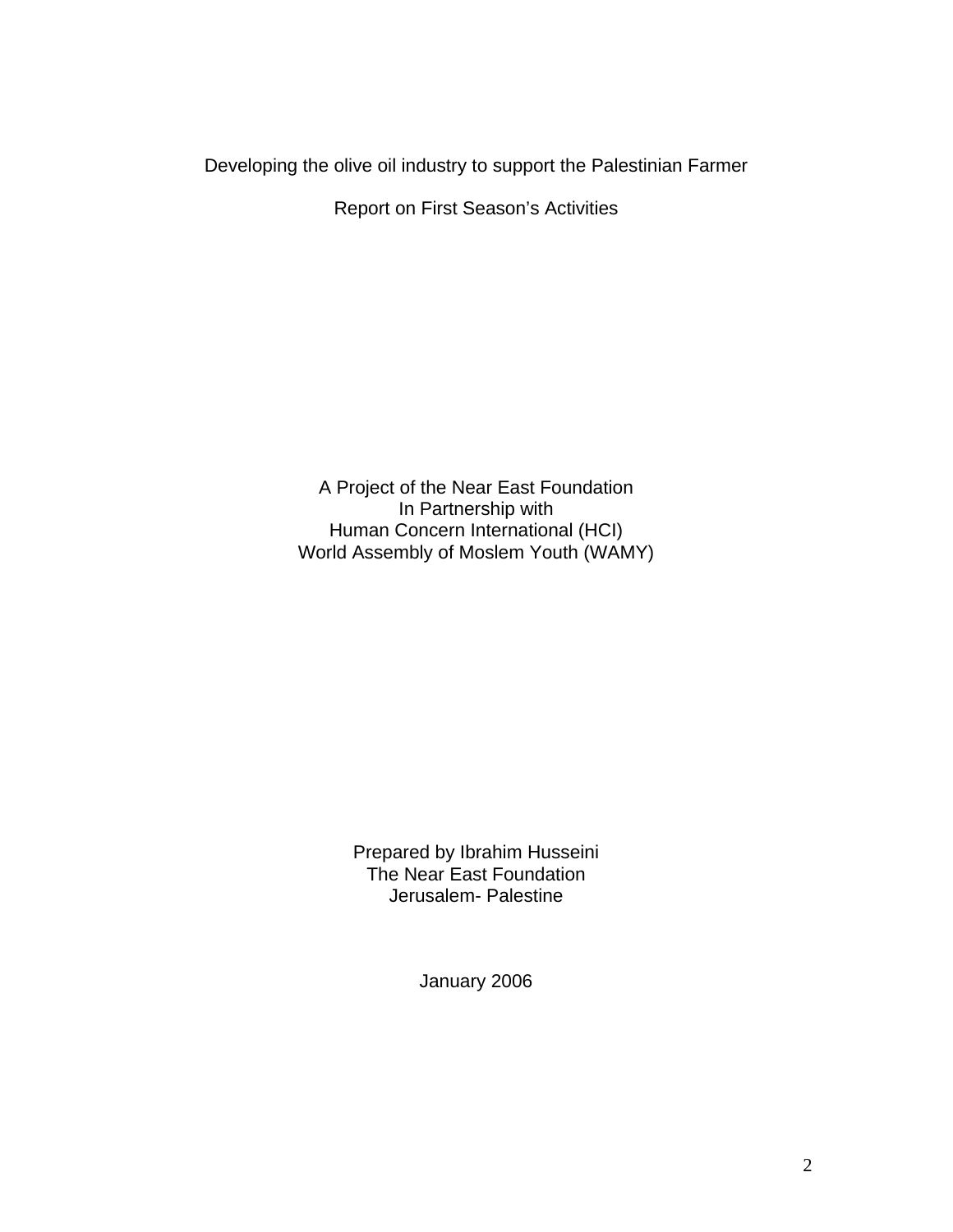Developing the Olive Oil Industry to Support the Palestinian Farmer Report on First Season's Activities

### **Introduction**

On Monday 4<sup>th</sup> of July 2005, the Near East Foundation held a workshop about olive oil production in North West of Nablus region in Palestine. The workshop took place in the Village of Asira Al Shamaliya.

The purpose of the workshop was to explore the best way(s) for intervention in the process of olive oil *making.* The focus on the olive oil industry in Palestine stems from the fact that Palestine is rich with its olive groves and is famous for its olive oil production. The olive oil industry constitutes 15% of the income generated by the agricultural sector in Palestine.

Several organizations attended the workshop. The ministry of Agriculture, the ministry of Local Government, Palestine standards Institute, Pal Trade, the Palestinian Food Industries Association, various village council members, farmers and press owners were among the participants.

The workshop was helpful in the way that it introduced the multiple stages of the olive oil *making*. The farmers spoke about the care that has to be provided to the olive tree, the picking process, and the transport of olives to the press. The press owners explained the pressing process and the problems associated with pressing and dispensing the olive oil. A food industries expert provided valuable information on the subject and suggested the ideal room temperature of the press and the advantages of cold pressing of olives to achieve a certain quality and acidity level olive oil. A marketing expert presented the most effective ways of marketing the Palestinian olive oil and pointed the obstacles facing the exporting of Palestinian olive oil. The Ministry of Agriculture expressed its readiness to hold meetings with farmers to discuss the best ways for tending the olive tree, the ideal time for each region to pick the olives, how to produce organic olives, and other useful information.

Following the workshop, The Near East Foundation engaged in the process of designing a plan for intervention according to the information gathered from the various experts who attended the workshop. A technical committee made up of experts in the field was formed in the days following the workshop.

Technical Committee Members:

- Mr. Fares al Jabi; Agricultural Engineer
- Dr. Osama Odeh; VP Palestinian Olive Oil Council
- Mr. Shaker Joudeh; Deputy Assistant Extension Services, Ministry of Agriculture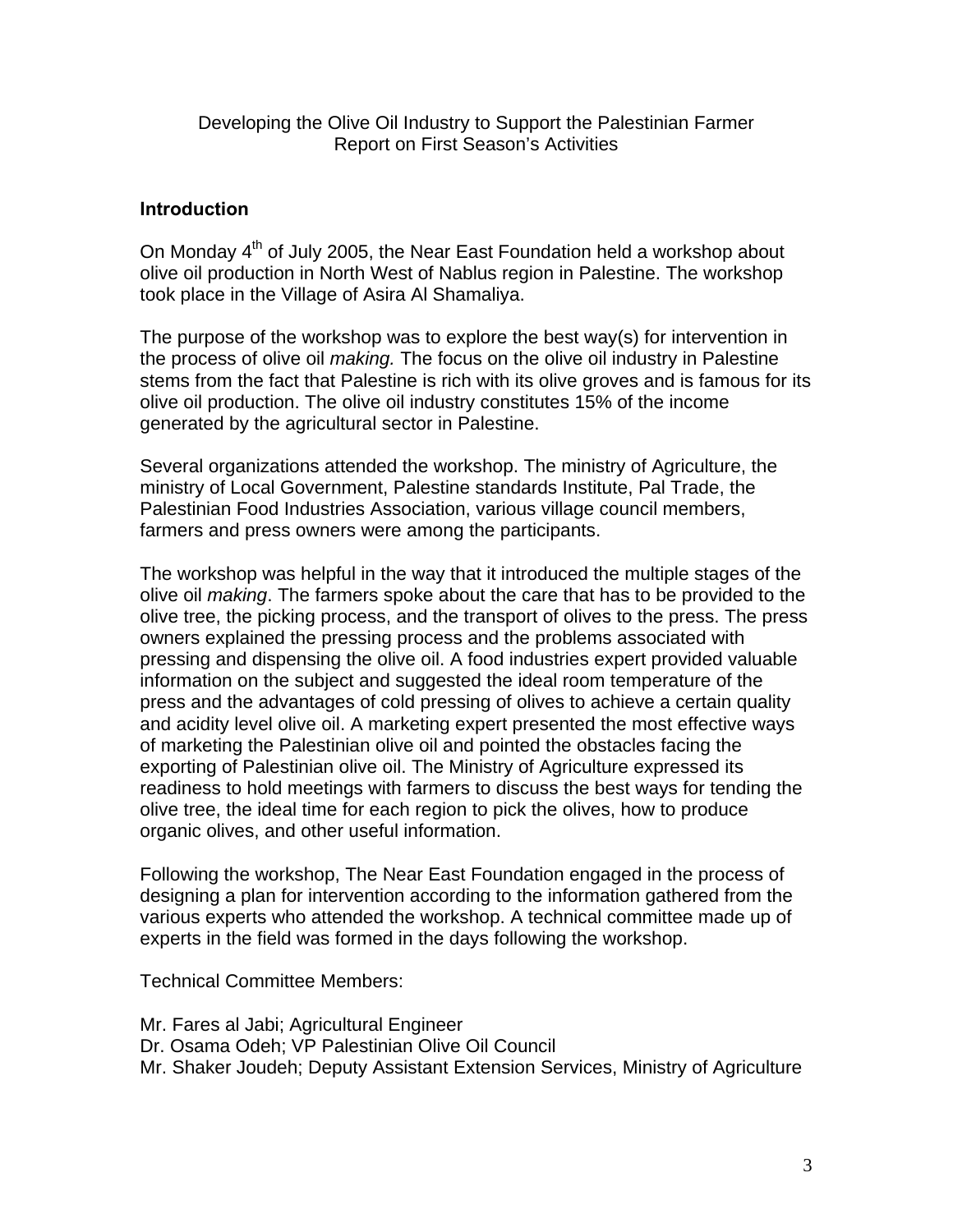Mr. Abdallah Lahlouh; Director General of Extension & Rural Development Ministry of Agriculture Mr. Tarek Kotob; NEF Country Director Mr. Ibrahim Husseini; NEF Business Development Specialist Mr. Salah Abu Eisheh; Field Manager

The decision to hire Mr. Fares al Jabi and Dr. Osama Odeh came after a recommendation by the Ministry of Agriculture.

Mr. Fares Al Jabi is a well respected figure with extensive experience on the subject of olive agriculture in Palestine and has numerous publications on the subject which are currently under print to be distributed on participating farmers.

Recently elected as vice president of the Palestinian Olive Oil Council, Dr. Osama Odeh is an expert in the field of olive oil production and is an owner of olive oil press as well.

Several meetings took place here Ramallah and in Asira that helped to determine the shape of the project.

### **Project Aim**

The project aims at developing the olive oil industry in the Asira cluster (14 Villages, north of Nablus city) to a level where the production is of export quality capable of effectively competing in Middle Eastern, European, and North American markets.

There are 3000 olive farms located in the14 villages north of Nablus, known as the Asira cluster. The size of each olive farm ranges between 1-100 dunums. The local market is the largest with individual consumption averaging around 17 kilogram of olive oil per year.

The project committee concluded that there was a lot of room for improving the methods of managing the farms. In addition the need to improve the existing olive oil presses in the cluster that total seventeen.

The table on the following pages indicates the number and type of olive presses in the project area.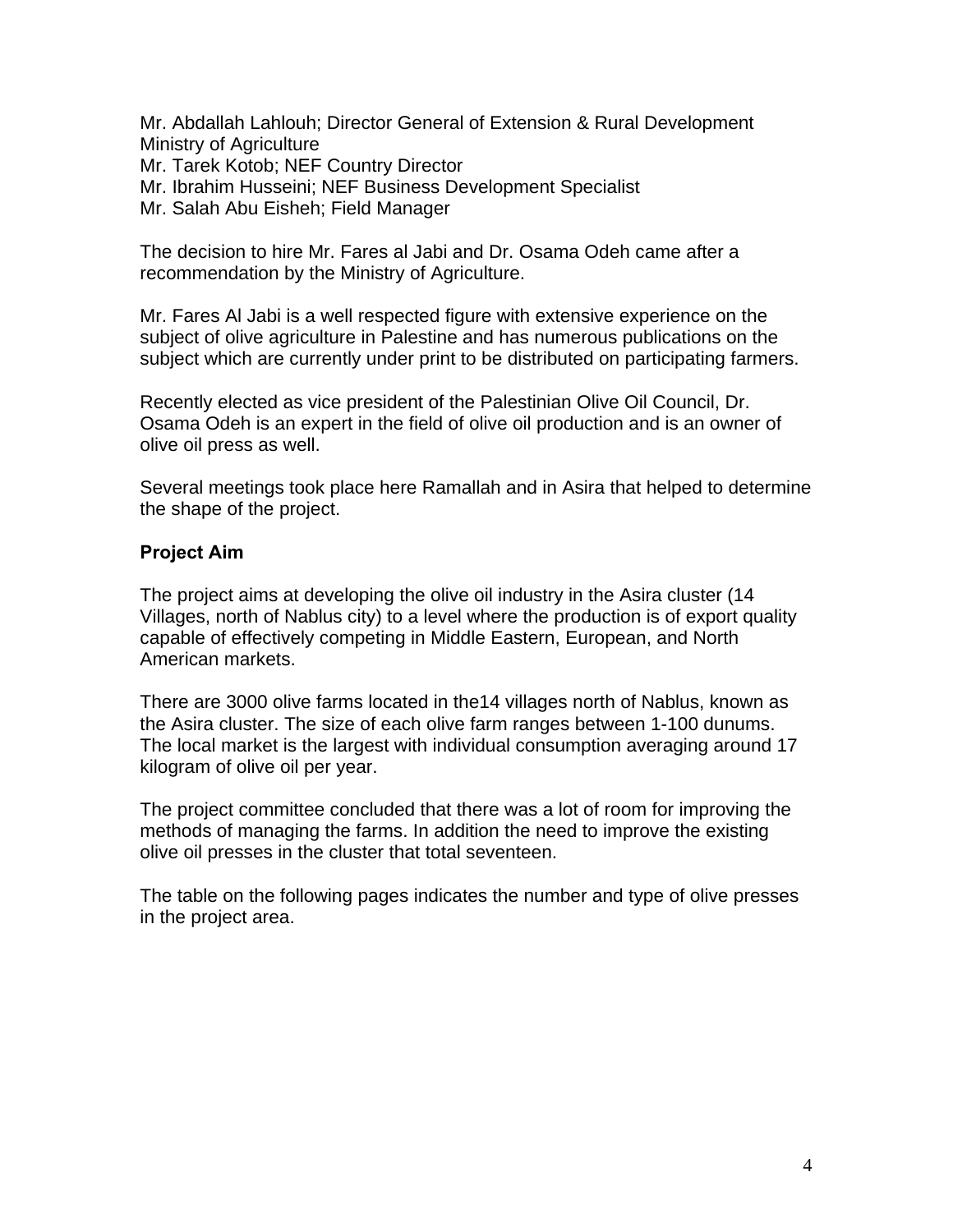| #  | <b>Location</b> | # of olive     | <b>Type</b>    |             | <b>Active olive</b> |
|----|-----------------|----------------|----------------|-------------|---------------------|
|    |                 | oil mills      | Modern         | Traditional | oil mills           |
| 1  | Asira           | 4              | 3              |             |                     |
| 2  | Al Bathan       | ი              | 0              | 0           | 0                   |
| 3  | Taluzza         |                |                | O           | O                   |
| 4  | Bayt Imrin      |                | ი              |             |                     |
| 5  | Yasid           | 2              |                |             | 1 Modern            |
| 6  | Bezarya         | $\overline{2}$ | 2              |             | 2                   |
| 7  | <b>Burga</b>    | 3              | $\overline{2}$ |             | 3                   |
| 8  | Nisf Jbel       | ი              | 0              | ი           | 0                   |
| 9  | ljnesinya       | 0              | ი              | ი           | 0                   |
| 10 | Sabastiya       | $\overline{2}$ |                |             | $\overline{2}$      |
| 11 | Naqura          |                | O              |             |                     |
| 12 | Deir Sharaf     |                |                | Ω           | Closed              |
| 13 | Beit Iba        | 0              | ი              | 0           |                     |
| 14 | Zawata          | N              | O              | O           | 0                   |
|    | <b>TOTAL</b>    | 17             | 11             | 6           | 14                  |

The technical committee agreed that the Project should involve a comprehensive program for tending to the olive trees in the region, providing specific guidelines for pruning, fertilizing, picking and transporting of olives, rehabilitation of presses and proper storage techniques of olive oil.

To that purpose, the Near East Foundation planned to intervene in every phase of the production of olive oil taking active steps to raise the standards currently in use. The aim of the project is to produce premium extra virgin olive oil.

As mentioned before NEF will intervene to raise standards in every phase, namely in the following areas:

- 1- Tending to the olive trees; choosing the proper fertilizer and the use of the adequate amount of fertilizer.
- 2- Best techniques to pick olives and the right time to pick harvest.
- 3- Best method to transport olives after picking from the field to the press.
- 4- Best method to press olives and storage in press.

For each area of intervention NEF has contracted an expert or technical advisor, for the purpose of monitoring and implementing agreed upon tasks necessary to the success of the project.

NEF will select 105 farmers from the fourteen villages to work with on this project. NEF through its contracted technical advisors and experts will provide technical help to olive farmers in several areas.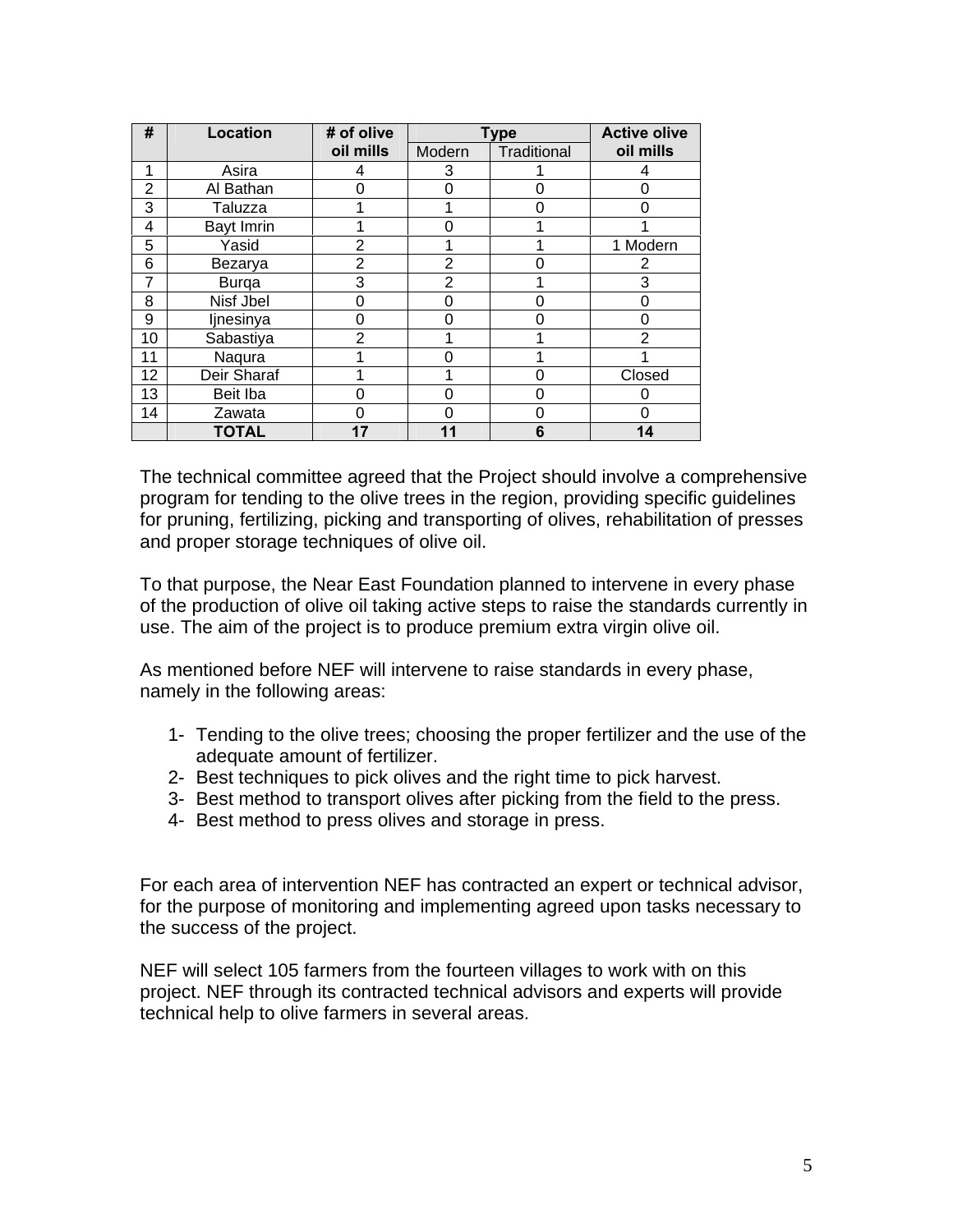**Tending to the trees**; with the direct supervision of Mr. Fares al Jabi, the Ministry of Agriculture will provide extension services to the selected farmers.

**Picking olives and right time to harvest;** NEF has contracted Mr. Fares Al Jabi to provide expert opinion on the subject to the farmers. Mr. Al Jabi will determine best time to harvest the olives for each field based on regular field visits. Mr. Al Jabi will also demonstrate best ways to pick and best ways to transport olives from the field to the press.

**Best method to transport the olives from the field to the press**; in this regard NEF will make a 50% contribution towards the purchasing of plastic boxes for olives in order to transport the harvest from the field to the press. The use of plastic boxes will keep olives from going bad along the way. The remaining 50% contribution will be made by selected press owners who will in turn distribute plastic boxes to selected farmers.

**Best techniques to press olives**; in this regard Dr. Osama Odeh will inspect and select five from the seventeen presses found in the cluster. Dr. Odeh will base the selection of the five presses on the following criteria Each Press owner must agree to the upgrading recommendations set by Dr. Odeh.

Each Press owner must follow the operating procedures of the pressing machine as set by Dr. Odeh. These procedures are set in order to produce premium or extra virgin olive oil.

# **Steps achieved thus far:**

Since late August of this year NEF's team of experts have been working hard to implement the project's components. Mr. Fares Al Jabi the lead consultant organized a number of farmers field schools where he lectured on topics like pruning, preventing and fighting diseases, watering, and the right time for picking the olives.

Dr. Osama Odeh is supervising the upgrading process of the olive oil presses. Dr. Odeh is also providing technical instructions to press owners on best methods to produce premium and extra virgin olive oil.

The Ministry of Agriculture, through its Nablus field office has dispatched six agricultural engineers to work with Mr. Fares al Jabi on the farmer field schools component of the project.

It is worth mentioning that more than 275 farmers attended these field schools even though only 105 farmers are registered to take part in the project. This demonstrates the popularity of the project among the farmers, and more importantly the thirst for knowledge and the desire to raise the quantity and quality of their produce of olives and olive oil.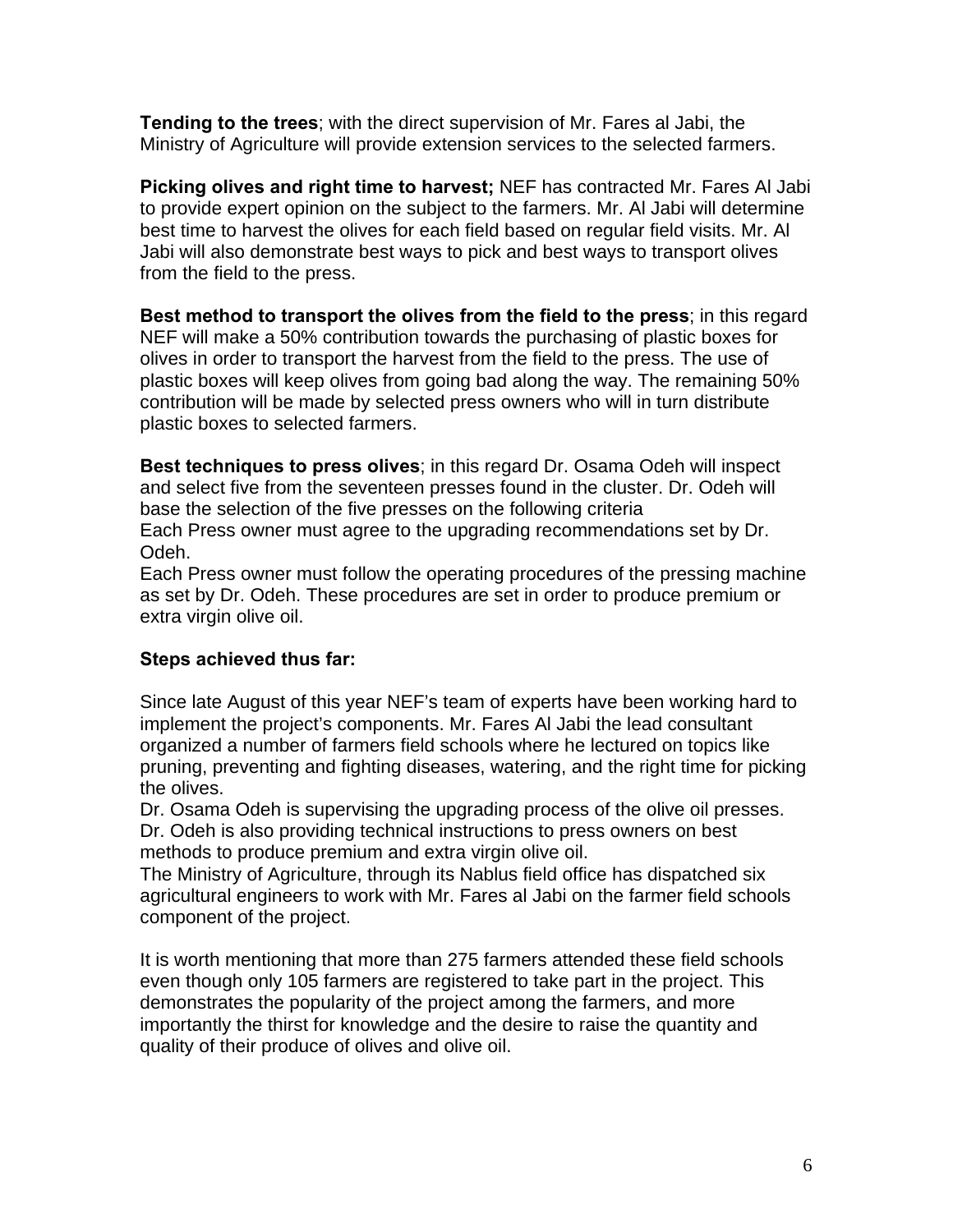Progress was made on several fronts.

#### **The farmers**:

According to a recent survey done by the Ministry of Agriculture, the number of olive trees in the area is 65,784. The Near East Foundation hopes that in the next year the project will impact more farmers and in turn more trees.

With the help of the Ministry of Agriculture and Mr. Fares Al Jabi (NEF's contracted expert to train the farmers), 105 farmers were selected to participate in the project. The criteria used in selecting the farmers were as follows; commitment to the project guidelines and instructions, each farmer had to own at least five dunums of land planted with olive trees, and that he or she (the farmer) would be between the age of 30 and 50, and willing to follow the expert's instructions on tending to the tree, and to follow the harvesting date set by the Ministry of Agriculture

Below is a list indicating the villages and number of farmers who were selected to participate from each village

| <b>Village Name</b>  | Number of |
|----------------------|-----------|
|                      | farmers   |
| Burga                | 40        |
| <b>Beit Imrin</b>    | 25        |
| Taluzza & Al Bathan  | 30        |
| Asira Al Shamaliya   | 40        |
| Deir Sharaf          | 45        |
| Yasid                | 25        |
| Al Nagura            | 20        |
| Bazarya              | 20        |
| Beit Iba             | 15        |
| Zawata               | 15        |
| <b>Total farmers</b> | 275       |

In addition NEF covered 50%, around \$8400, of the cost of following tools:

| Tool                  | <b>Number of</b><br>tools<br>purchased |
|-----------------------|----------------------------------------|
| Scissor               | 127                                    |
| Chainsaw              | 98                                     |
| <b>Special Cotton</b> | 300                                    |
| sheets                |                                        |
| Ladder 3m             | 75                                     |
| Ladder 2m             | 59                                     |
| Plastic               | 290                                    |
| Plastic boxes         | 2177                                   |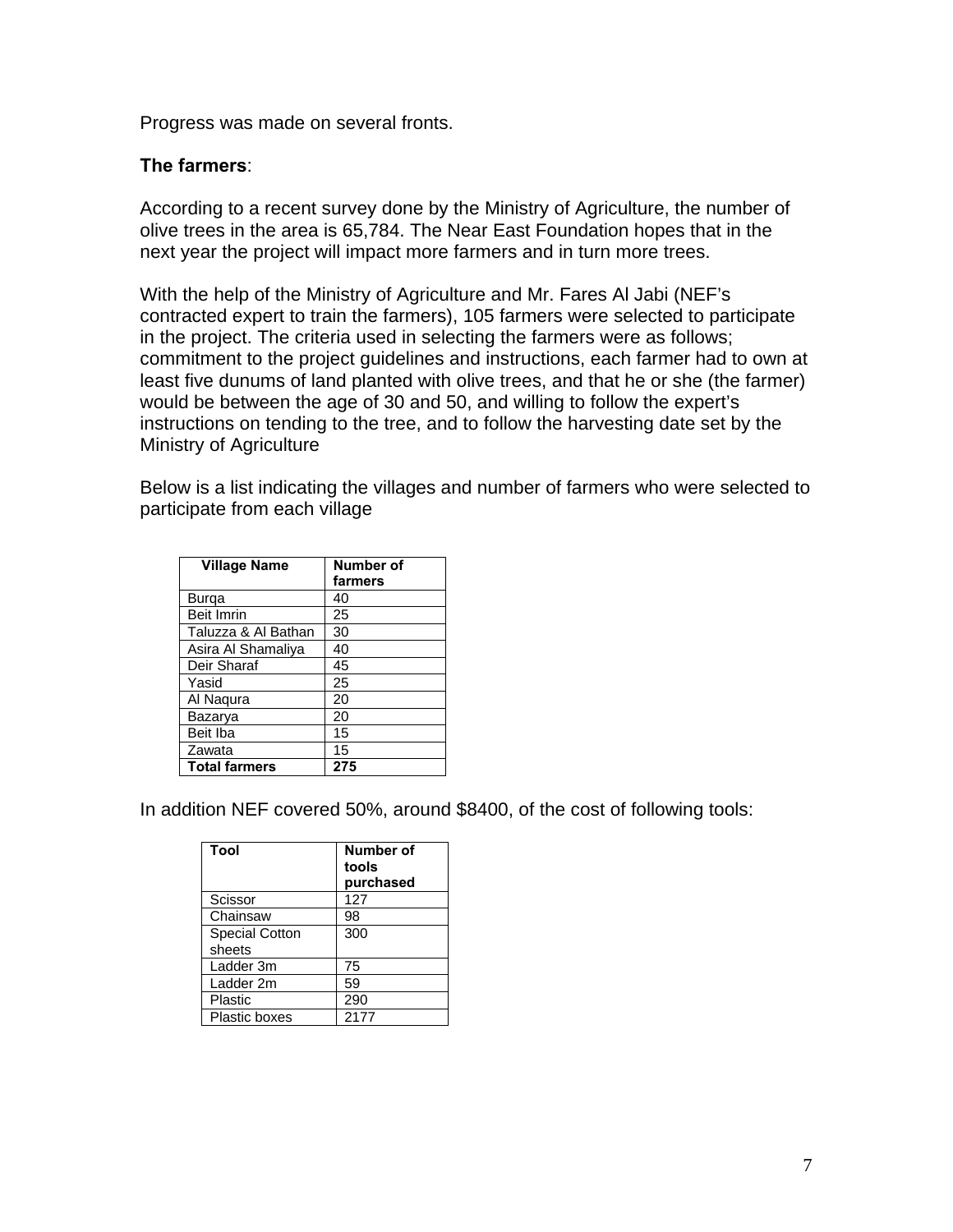These tools are necessary for the olive tree farmers and the fact that NEF through WAMY and HCI has paid 50% of the cost motivated the farmers even more to work hard and cooperate with the consultants for the success of the project.

As mentioned earlier the farmers received training and were also lectured on several important topics like pruning, preventing and fighting diseases, watering, and the right time for picking the olives.

To complement the field schools, over a 1000 manuals were printed and distributed onto farmers. The manuals, written by Mr. Fares al Jabi, contain useful information on proper ways to tend to the trees.

The Near East Foundation strongly supports the continuation of the project for next year in order to achieve the stated goals. Furthermore the Near East Foundation recommends raising the number of farmers from 105 to 300 farmers for next year. The Near East Foundation also recommends choosing an additional area to implement the project.

#### **The olive oil presses:**

Dr. Osama Odeh a leading expert on olive oil production in Palestine is supervising the upgrading process of the olive oil presses and is also training press owners on best methods to produce premium and extra virgin olive oil. To that extent, press owners were given a set of operating procedures. If followed accurately, these operating procedures guarantee the production of extra virgin olive oil.

Storing conditions of the olive oil are no less important than the pressing procedures and this explains why olive oil is best stored in stainless steel containers. If stored in plastic containers the quality will deteriorate day by day.

Thus far stainless steel containers have been installed in four presses; two containers for each press. Each stainless steel container can hold up to 2700 liters of olive oil. The main advantage of a stainless steel container is that it guards the olive oil against high acidity and maintains the quality and taste for extended periods of time.

The following is a list of the participating presses:

- 1- Al Taher Press- Asira al Shamaliya
- 2- Qusai Press- Asira al Shamaliya
- 3- Cooperative Press- Deir Sharaf
- 4- Cooperative Press- Yasid
- 5- Nitham Press- Sabastiya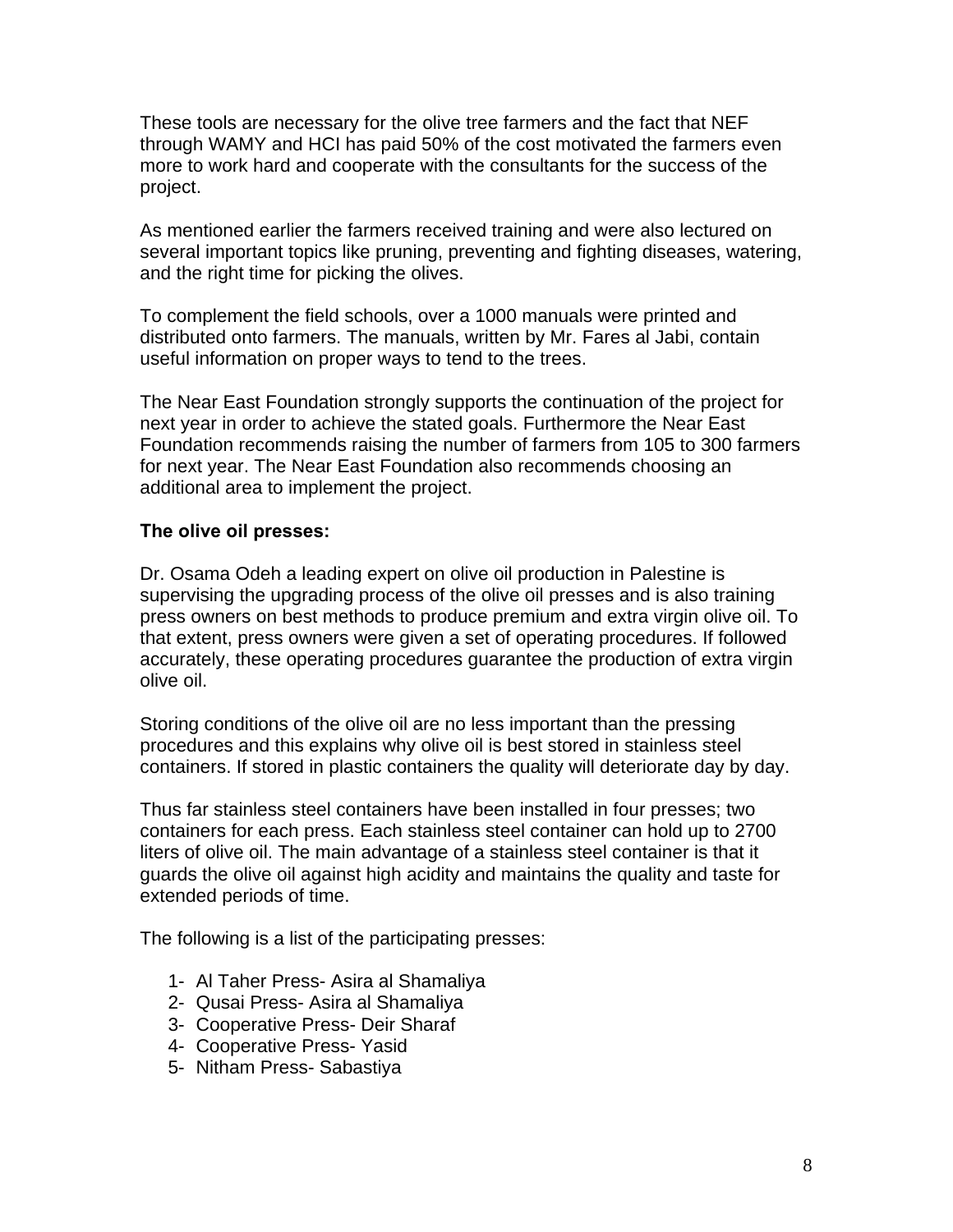The Near East Foundation covered \$1600 of the cost of the two containers; a 50% contribution.

The farmers sell olive oil with low acidity and peroxide levels at a higher price and that's one of the main goals of the project. Therefore stainless steel containers are important in achieving the project's objective.

Press owners, each received an acidity test kit, a \$250 value covered in full by the Near East Foundation. Dr. Osama Odeh provided training to each of the press owners on how to use the test kit. The kit helps press owners check the quality of the olive oil. Determining the olive oil quality serves as a price indicator that is fair and acceptable to all parties involved; the olive tree farmer, the press owner, the trader, and finally the consumer.

| <b>Equipment</b>      | <b>Number</b> | Cost     | <b>NEF</b> contribution |
|-----------------------|---------------|----------|-------------------------|
| Stainless steel       |               | \$25,600 | \$12,800                |
| container             |               |          |                         |
| Test kits for acidity |               | \$1250   | \$1,250                 |

Dr. Osama noted in his report that the press owners have followed all the operating guidelines; mostly changing the press water regularly, maintaining a temperature of 27 degrees Celsius or below, and storing oil in stainless steel containers.

# **Training of trainers:**

Mr. Fares al Jabi lectured to 25 agriculture engineers working for the Ministry of Agriculture in the NW of Nablus area. Currently six agricultural engineers from the Ministry of Agriculture are working with Mr. Al Jabi on the project.

#### **Recommendations for the next season:**

In a recent evaluation meeting, Mr. Fares Al Jabi made a series of recommendations:

1- To continue with the farmer field schools and with the extension services in preparation for the upcoming season.

 2- To postpone the picking or harvesting of the coming season (late October 2006) based on observations he made in the previous season (October 2005).The new picking season will likely be late October through early November 2006.

3- Another recommendation made was to allow farmers the opportunity to benefit from the same scheme that was offered to the press owners with regard to the stainless steel containers. This recommendation came because some farmers harvest large quantities of olives and in turn produce large quantities of olive oil. This olive oil must be stored till it is sold; therefore it is best if the farmers have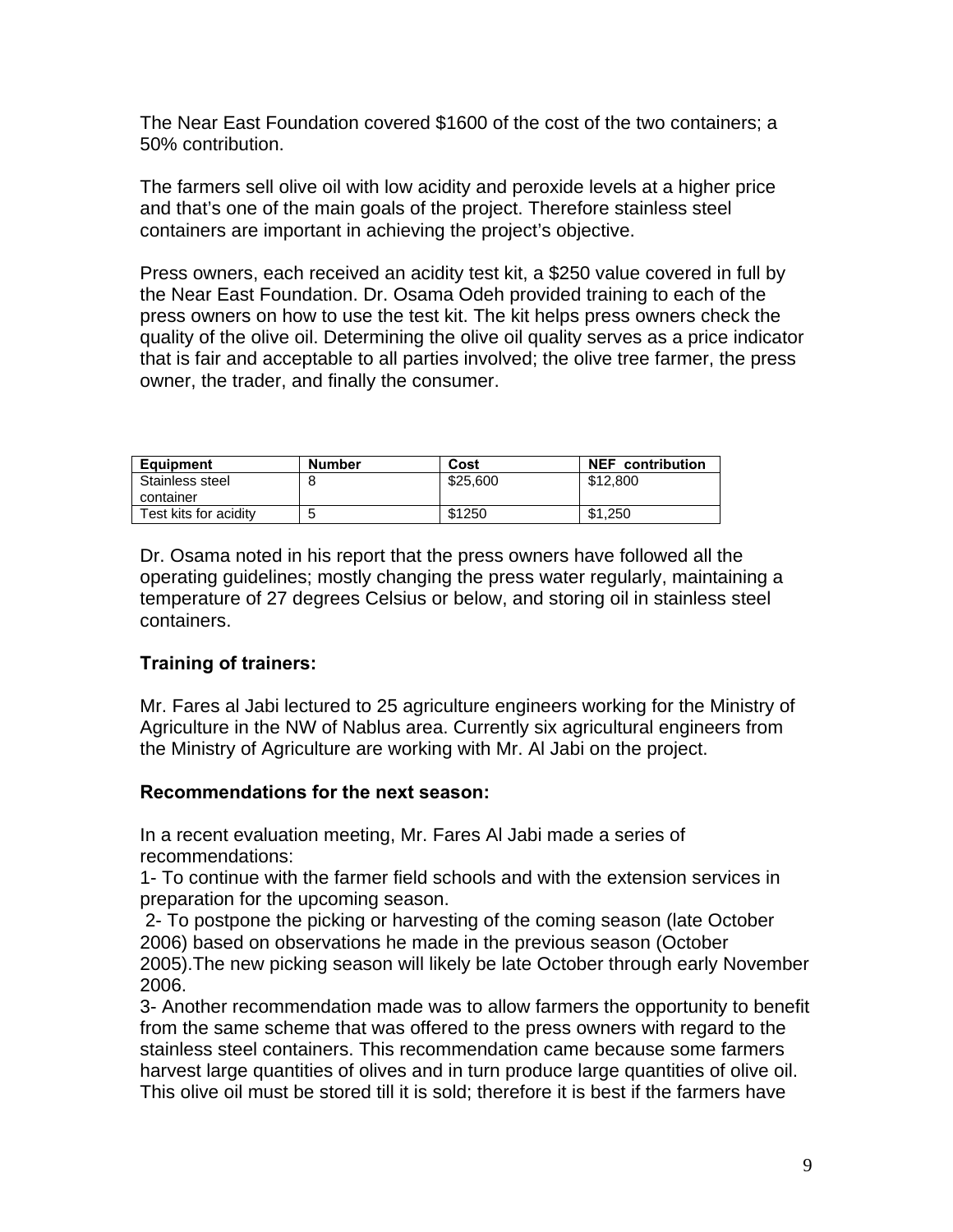their own stainless steel containers rather than to depend on the press owners to store the olive oil.

4- With regard to the plastic boxes Mr. Al Jabi observed that the farmers should be given the opportunity to buy more plastic boxes to transport the olives with to the press. Dr. Osama supported Mr. Al Jabi on this recommendation as well.

It is worth mentioning that the current activities associated with the project proved very popular among the farmers of the project area. As mentioned before many farmers approached the NEF field office in Asira Al Shamaliya and asked to be involved in the project in order to benefit from it. However due to budget limitations the NEF was not able to accommodate them.

It is therefore of paramount importance to extend the project to cover the next season which is projected to be a better season. Furthermore the number of farmers should be raised to at least 300 farmers, where currently the number of farmers is only 105 farmers.

 As mentioned earlier in the report, the number of olive trees in the project area is well over 65,000 olive trees. The Near East Foundation strongly believes in extending the project for the next season in order to impact as many farmers as possible. Dr.Osama Odeh mentioned in his last report that on his most recent visit to the presses he saw that farmers were still utilizing plastic bags to carry the olives from the field to the press, where ideally the olives should be transported in open rectangular well ventilated plastic boxes. The use of plastic bags instead of plastic boxes severely compromises the quality of the olive oil, as the plastic bag provides no protection to the olive fruit from getting scratched or squeezed together. The Near East Foundation hopes that by next season the majority of farmers in the area are using plastic boxes, have the right farming tools, and last but not least the right fertilizer(s). Mr. Fares al Jabi had indicated that the farmers are keen on raising the size of their produce but are unsure which fertilizer to use. The project management and the farmers alike expressed their desire to use natural fertilizers rather than chemical fertilizers for the next season.

Extending the project to cover the next season is absolutely critical to the farmers, press owners, and the community as a whole. Not only the project supports the Palestinian olive oil industry but also strengthens the bond between the farmer and his / her land. The farmer community in Palestine, as a result of this project and other similar ones, has an incentive to work harder since the return is almost for certain will be higher.

It is worth mentioning that next season's projections for the olive production are high and therefore olive oil will be abundant. The result a lower price, however if farmers were able to get *extra virgin* olive oil from their produce of olives, then they can get a better price. It is therefore very important to impact more farmers for next season.